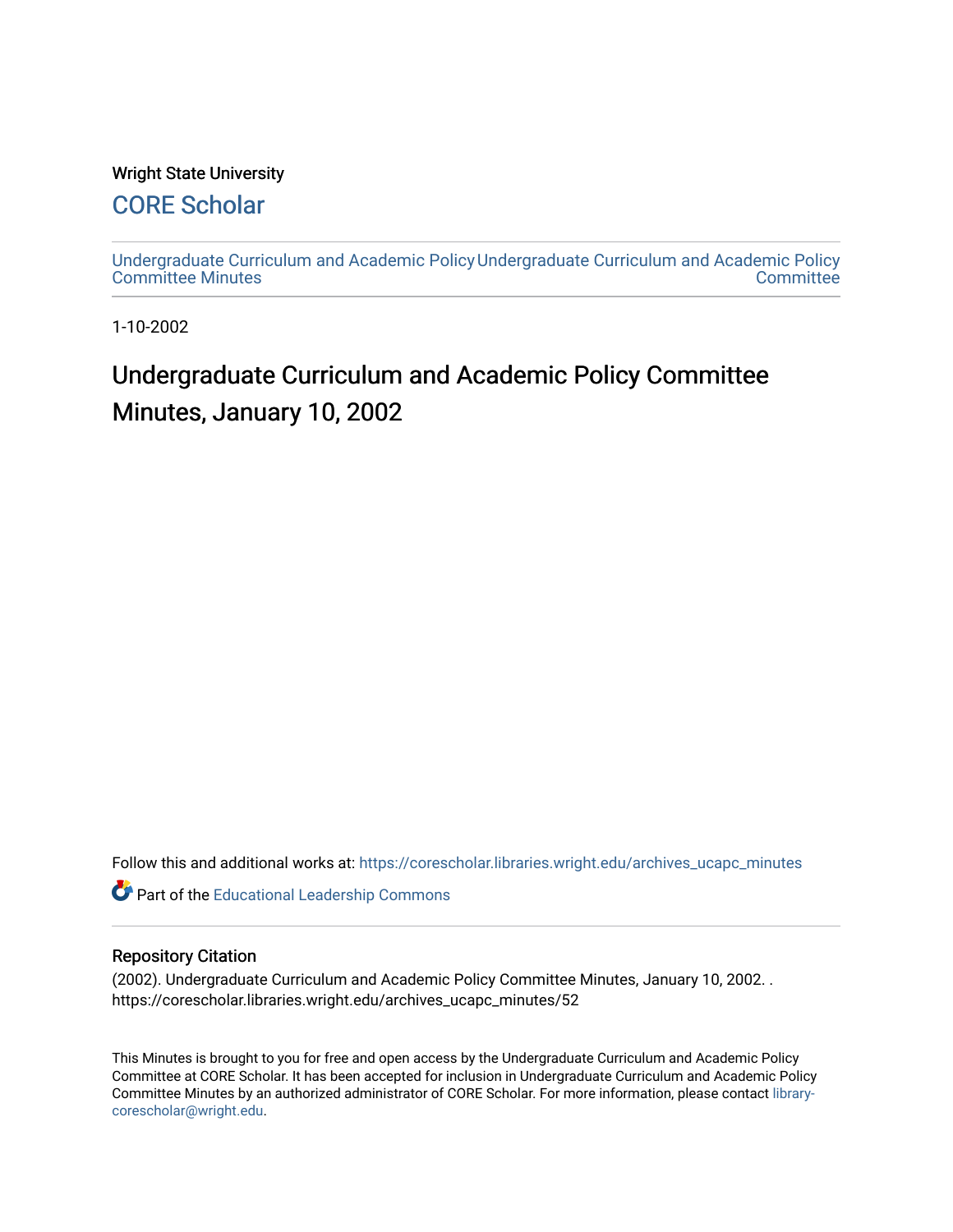# **Undergraduate Curriculum and Academic Policy Committee**

## **Minutes of January 10, 2002 Meeting**

**Present:** Roderic Brame, Jeanne Fraker, Jan Maxwell, Katie Mechlin, Doug Nord, Patricia Renick, Tom Sav, Harvey Wachtell, Kefu Xue.

**Approved Minutes** of November 27, 2001.

#### **Writing Across the Curriculum (WAC) Committee Report**

The committee is scheduled to meet Monday, January 14.

#### **Course Inventory and Modification Requests**

COLA

Approved Course Modifications: FR 331, FR 332, PLS 435 To meet university requirements, the committee had to change FR 332 and PLS 435 with regard to "title for student record."

#### COSM

Approved Course Inventories: BIO 271, BIO 380, CHM 246, PHY 246 Per request of the COSM, the committee changed the BIO 271 proposal so as to delete cross listing the course with CS 271. In addition, the proposal for BIO 471 was withdrawn by the COSM pending the development of CS 471 by the CECS. Approved Course Modifications: PHY 106, PHY 116

#### **Program Changes**

COSM: Approved Medical Technology Major Change

Change Name to Clinical Laboratory Science

#### **New Programs**

COSM: Approved Minor in Biological Sciences

BIO 112, 114, 115: 12 hrs (or nonmajor equivalents, with approval) BIO 492: 2 hrs BIO or approved EH electives: 22 hrs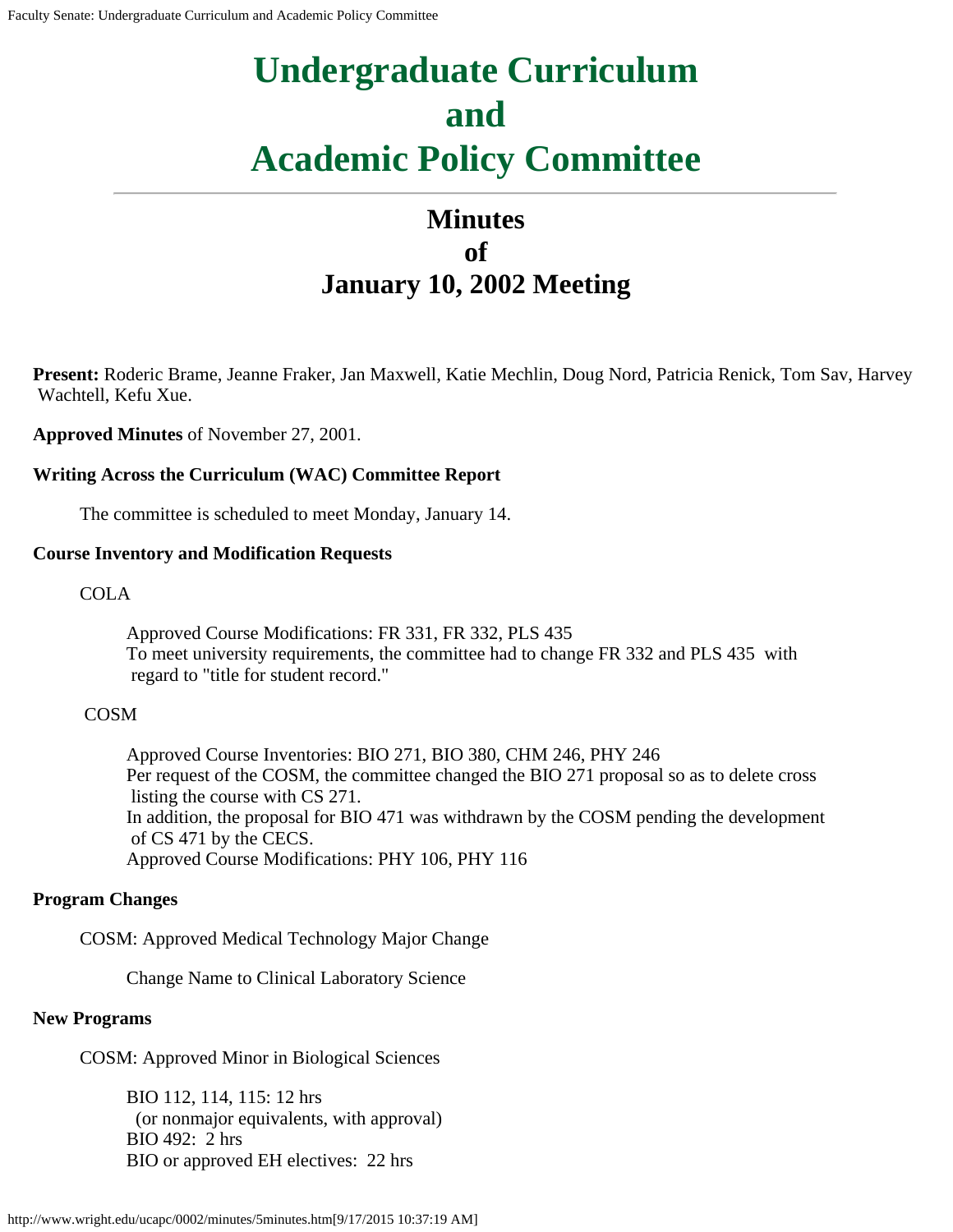Total 36 hrs

The approved proposal to be submitted to the Faculty Senate is available to view and print as a PDF as follows:

#### **[Minor in Biological Sciences](#page-3-0)**

Also, the proposal is available for review in the Faculty Office.

#### **Academic Policy**

Credit by Examination

The committee revisited the policy based on its October 30 review and request for additional information from the Provost's Office. Overall, the committee members in attendance felt that the additional documentation provided by the Provost's Office is quite clear in providing policies and guidelines for awarding credit by examination. However, following the meeting, some issues were raised by at least one representative who was unable to attend the meeting. Thus, the committee may wish to further review the policies. Also, the committee did find that the documentation on CLEP examination for credit provided by the Provost's Office and recorded in the Office of the Registar was not accurate and/or outdated. Student advisors are providing this curriculum information to students or students are relying on this curriculum information obtained from the Office of the Registrar, Univeristy College or other sources in order to make curriculum decisions. Therefore, the committee recommends that the Provost's Office update the CLEP examination for credit policies determined by departments and colleges across campus and also include, for the first time, similar guidelines or information regarding proficiency by examination policies. The committee recommends that this be integrated with the new General Education Program and be made available with its implementation in the Fall 2003.

**The committee, in keeping with tradition, scheduled its next meeting for Thursday, February 14. Colleges submitting curriculum proposals for review by the committee need to submit the original and 18 copies NO LATER THAN 5:00 p.m., February 5.**

**[UCAPC HOME](http://www.wright.edu/ucapc/index.htm)**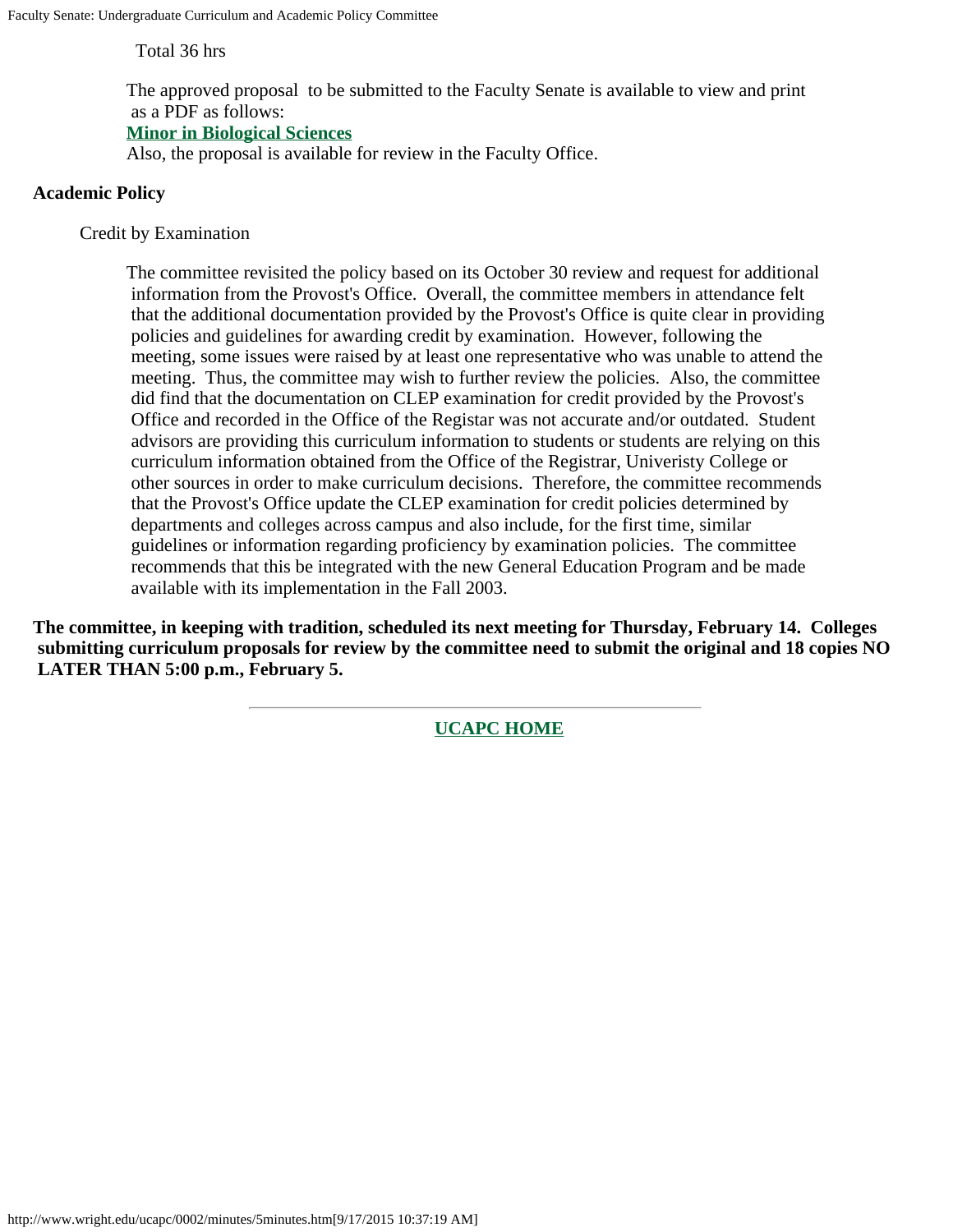## <span id="page-3-0"></span>Proposal for Undergraduate Minor Program in Biological Sciences Department of Biological Sciences College of Science and Mathematics

Catalog Description. Students majoring in another degree program may earn a Minor in Biological Sciences. The Minor program includes at least of 36 credit hours from a broad selection of courses in both Biological Sciences and Environmental Health distributed as follows:

| BIO 112, 114, 115                        |            |
|------------------------------------------|------------|
| (or nonmajor equivalents, with approval) | $12$ hrs.  |
| <b>BIO 492</b>                           | $2.0$ hrs  |
| BIO or approved EH electives*            | $22.0$ hrs |

Minimum entry requirements include 24 hours (or equivalent) of previous university coursework with grades of C or better, and an overall 2.0 grade point average three introductory biology courses (BIO 112, 114, 115 preferred). Successful completion of a Biological Sciences minor requires a grade of C or better in program courses. Note that many BIO and EH courses themselves have specific course prerequisites.

Objectives. The broad flexibility of the Minor program is intended to accommodate the needs and goals of a variety of students, including people with science majors as well as those from business, liberal arts, and other disciplines. It provides a solid foundation in biological principles and still enables students to focus on particular subdisciplines, such as molecular, organismic, or environmental biology.

Credit Hours Required. The required 36 hours are somewhat more than half the biology requirement for majors seeking a B.S. degree. This is consistent with Minor programs currently offered elsewhere at Wright State. For example,

| Anthropology:  | 29 credit hrs | Mathematics: 30 credit hrs |     |
|----------------|---------------|----------------------------|-----|
| Communication: | 36            | Physics                    |     |
| Geology        | 34.5          | Psychology                 | -36 |

Program Quality. The program requires 12 hrs of introductory courses, which are prerequisite to upper level electives. A 400-level senior seminar also is required. Students entering the program are expected to have specific goals in mind that can be best met with a judicious mixture of 200, 300, and 400-level courses. Knowledgeable advising will be an important component of the program.

Student Performance. Minimum entry requirements include 24 hours of previous coursework with grades no lower than C and an overall 2.0 grade point average. Only courses in which the student has earned a grade of C or higher will count toward the Minor requirments.

Prerequisites. There are no specific course prerequisites for entry into the program. However, all published prerequisites apply for upper level courses in Biological Sciences and Environmental Health.